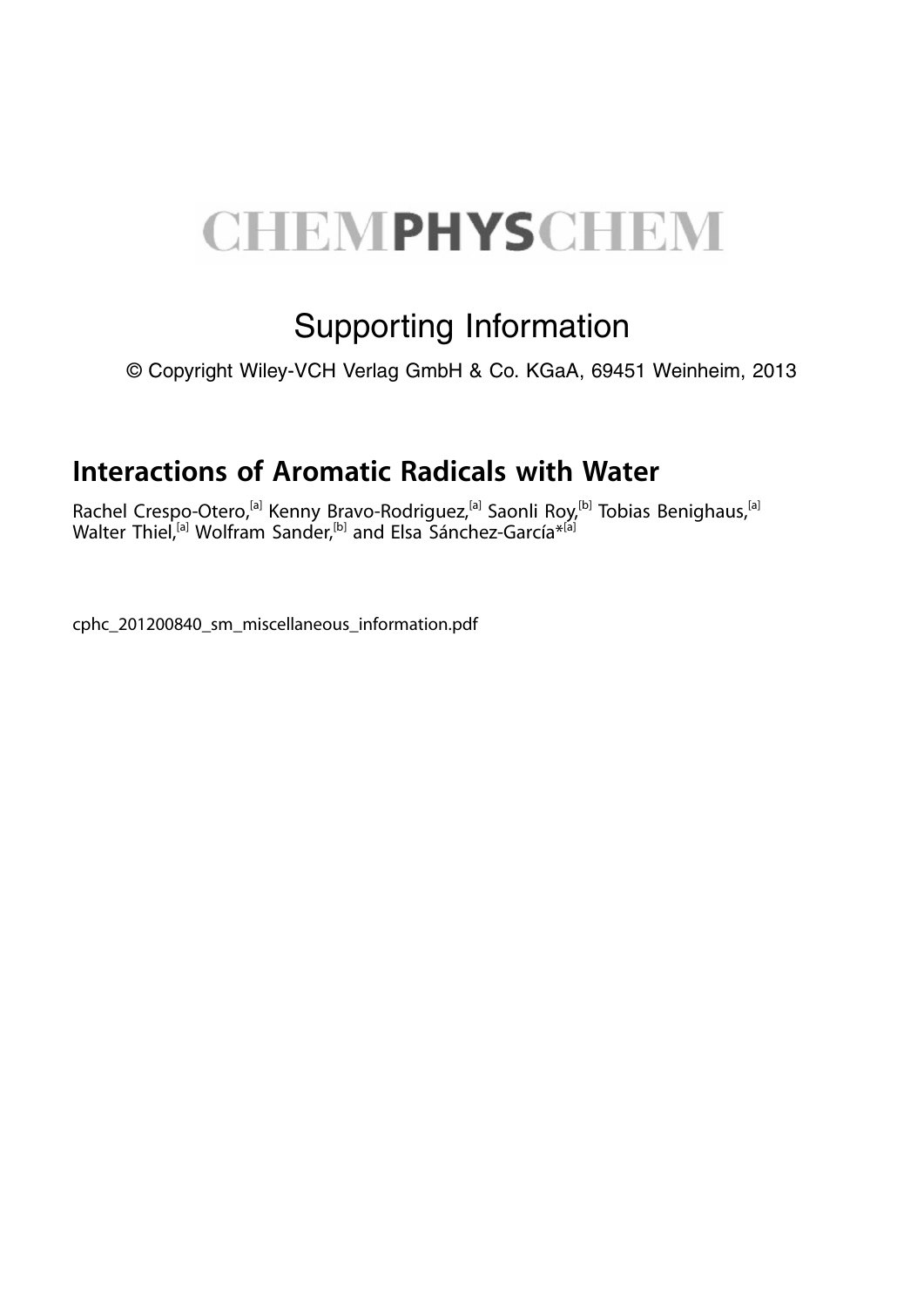**Supplementary Information**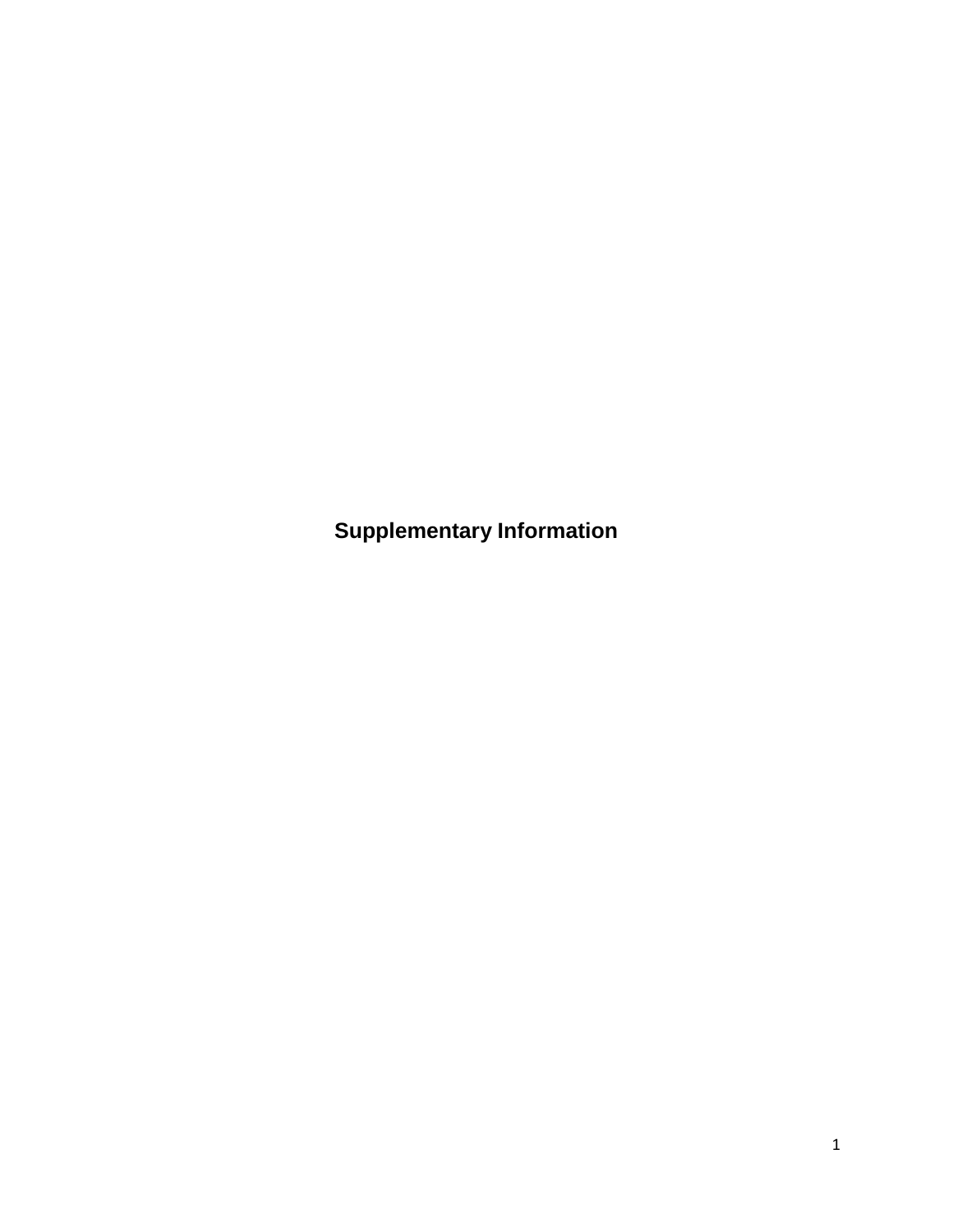Figure 1S. Radical ••• water complexes which are transition states (TS) with B3LYP-D. The M05-2X (a) and B3LYP-D (b) interacting distances are shown in Angstroms (Å).

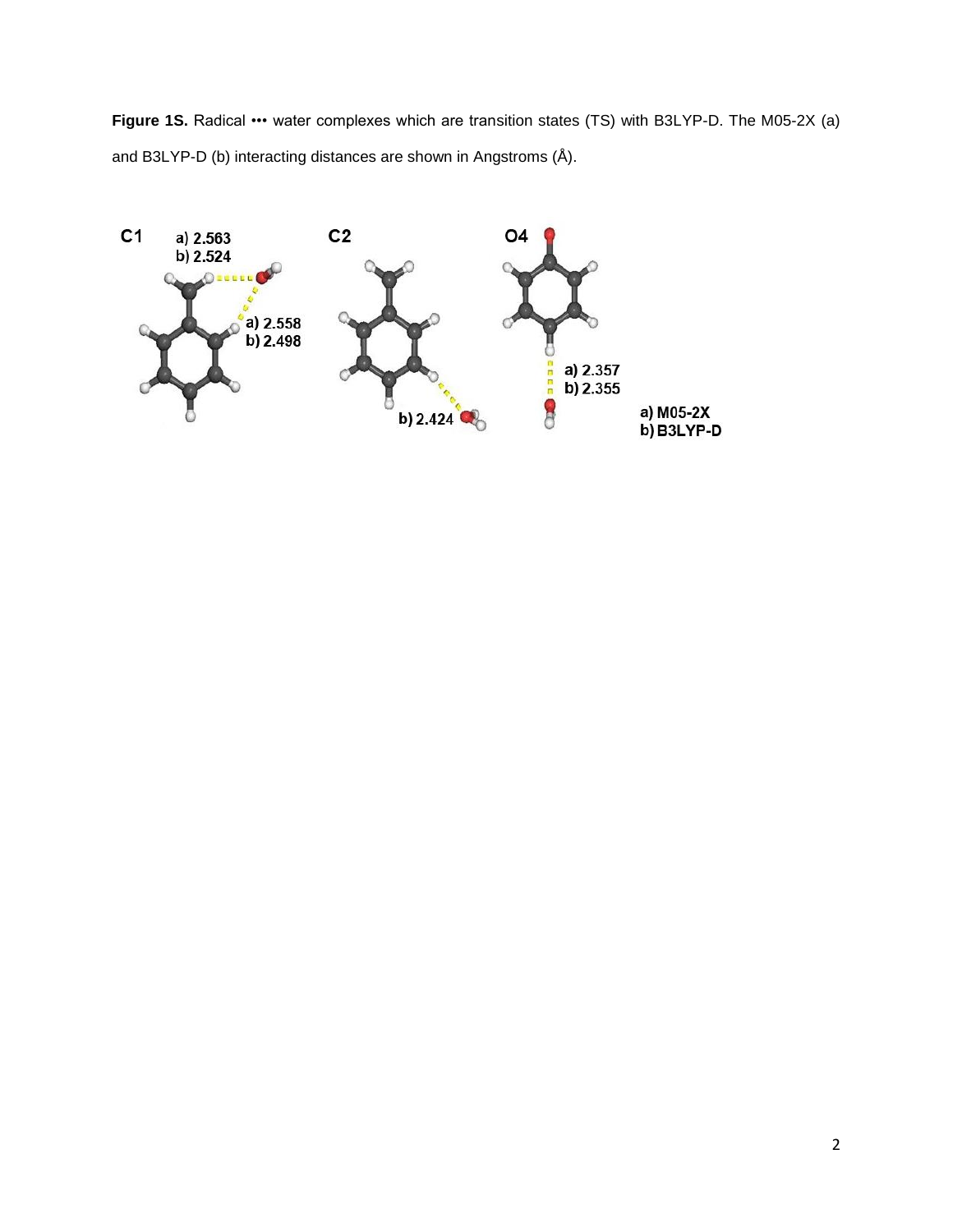**Figure 2S.** Phenol, aniline and toluene complexes with water (1-3).





- 1. Bandyopadhyay, I., H.M. Lee, and K.S. Kim, *Phenol vs Water Molecule Interacting with Various Molecules:  σ-type, π-type, and χ-type Hydrogen Bonds, Interaction Energies, and Their Energy Components.* The Journal of Physical Chemistry A, 2005. **109**(8): p. 1720-1728.
- 2. Piani, G., et al., *The aniline–water and aniline–methanol complexes in the S1 excited state.* Chemical Physics, 2006. **330**(1–2): p. 138-145.
- 3. Tarakeshwar, P., K.S. Kim, and B. Brutschy, *Interaction of the water dimer with pi-systems: A theoretical investigation of structures, energies, and vibrational frequencies.* The Journal of Chemical Physics, 2000. **112**(4): p. 1769-1781.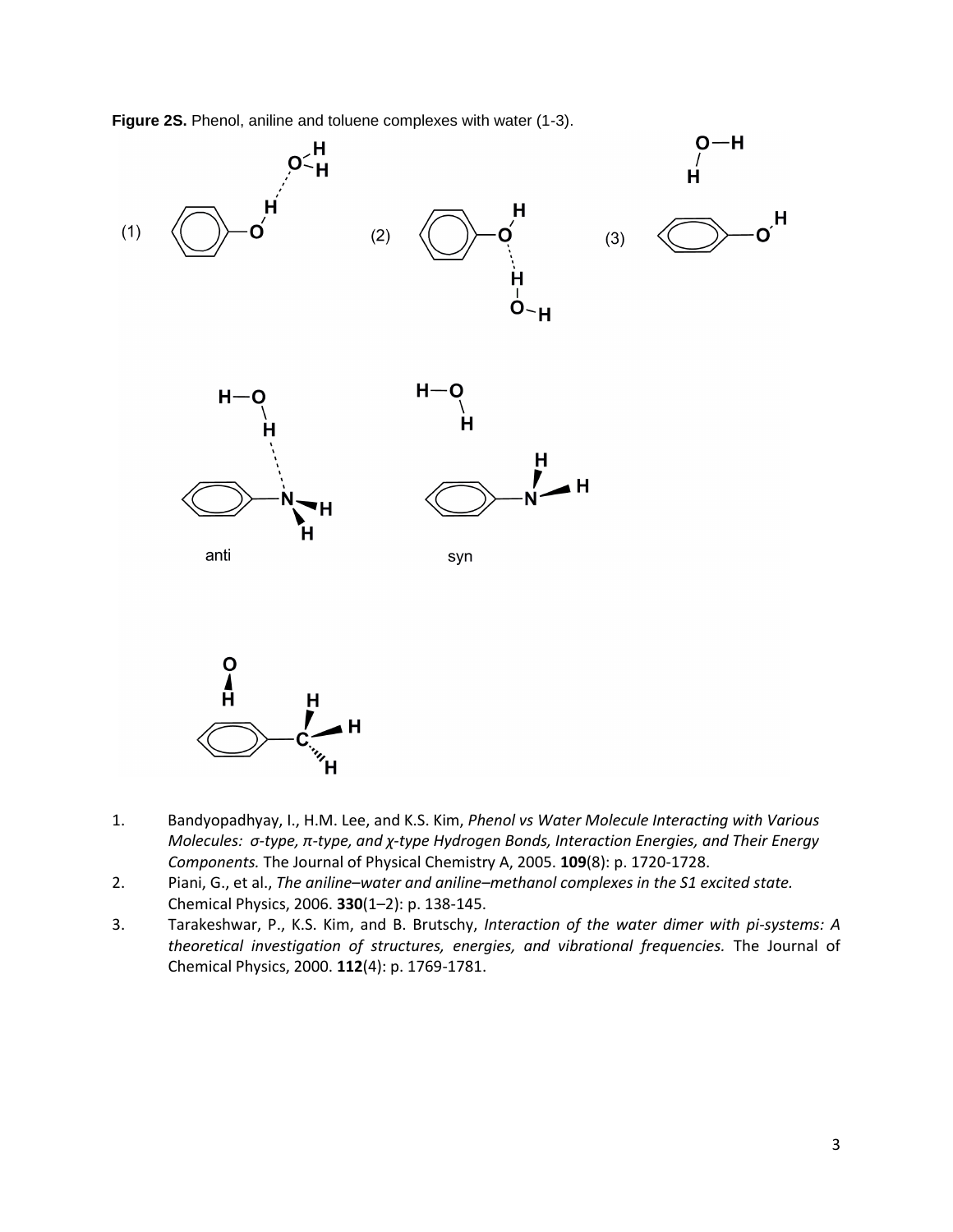**Figure 3S.** Snapshots of complex **C1** (which converts to **C6** at 100K) from the UB3LYP-D/6- 311++G(2d,2p) MD simulations at T=100K (top) and T=298K (bottom). Time is shown in picoseconds (ps).



 $T = 298K$ 

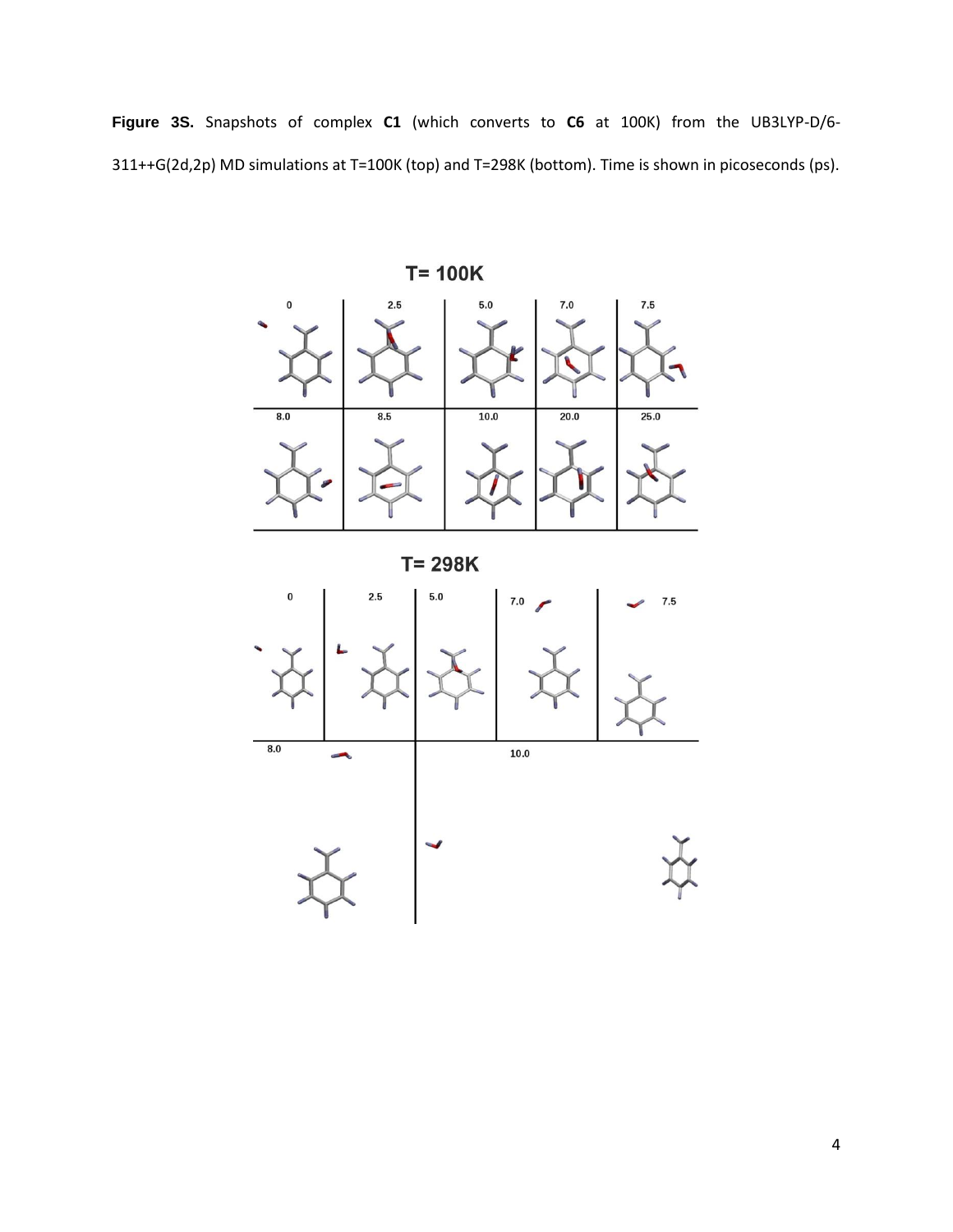**Figure 4S.** Snapshots of complex **N1** from the UB3LYP-D/6-311++G(2d,2p) MD simulations at T=100K (top) and T=298K (bottom). Time is shown in picoseconds (ps).



 $T = 100K$ 

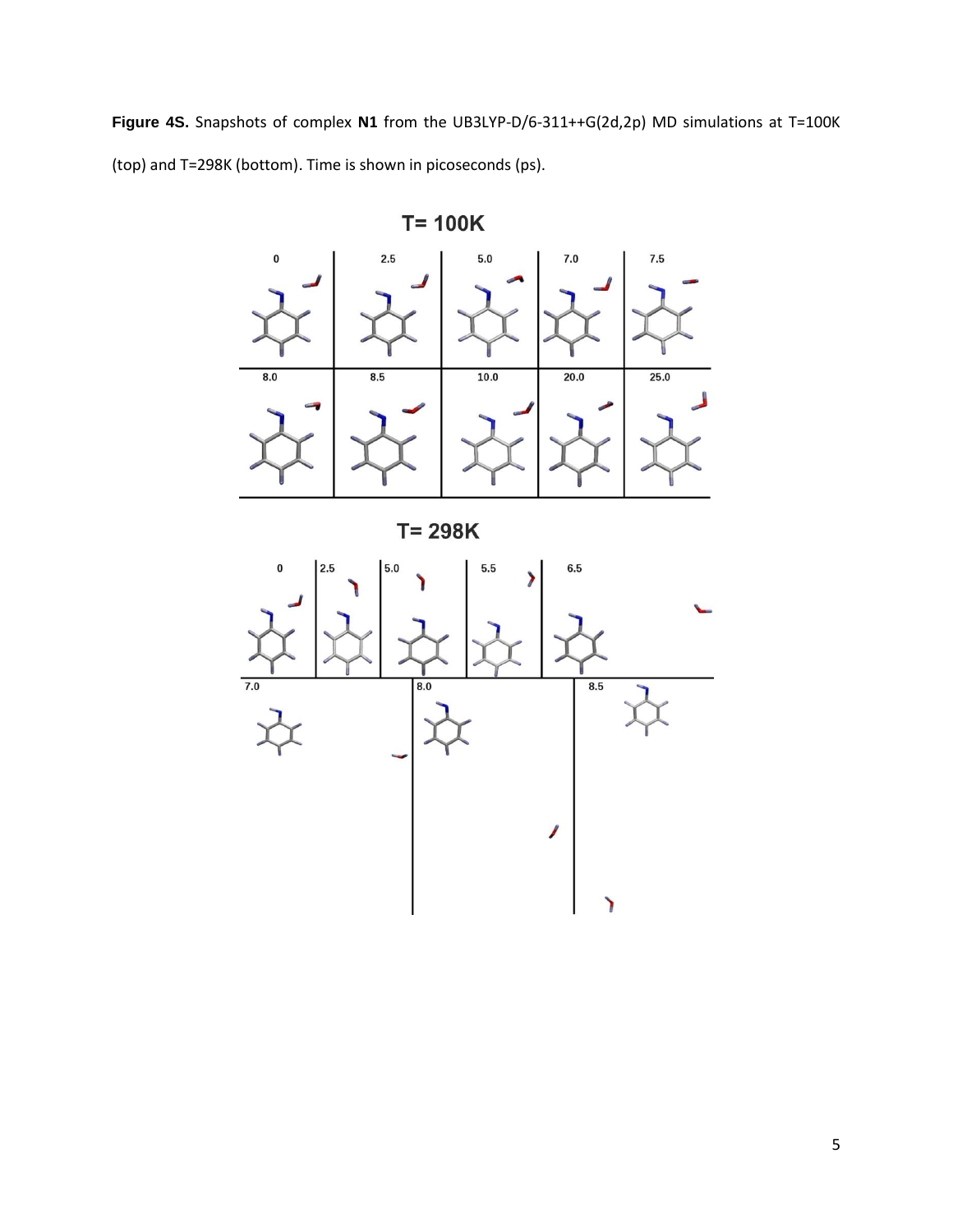**Figure 5S.** Snapshots of complex **O1** from the UB3LYP-D/6-311++G(2d,2p) MD simulations at T=100K (top) and T=298K (bottom). Time is shown in picoseconds (ps).

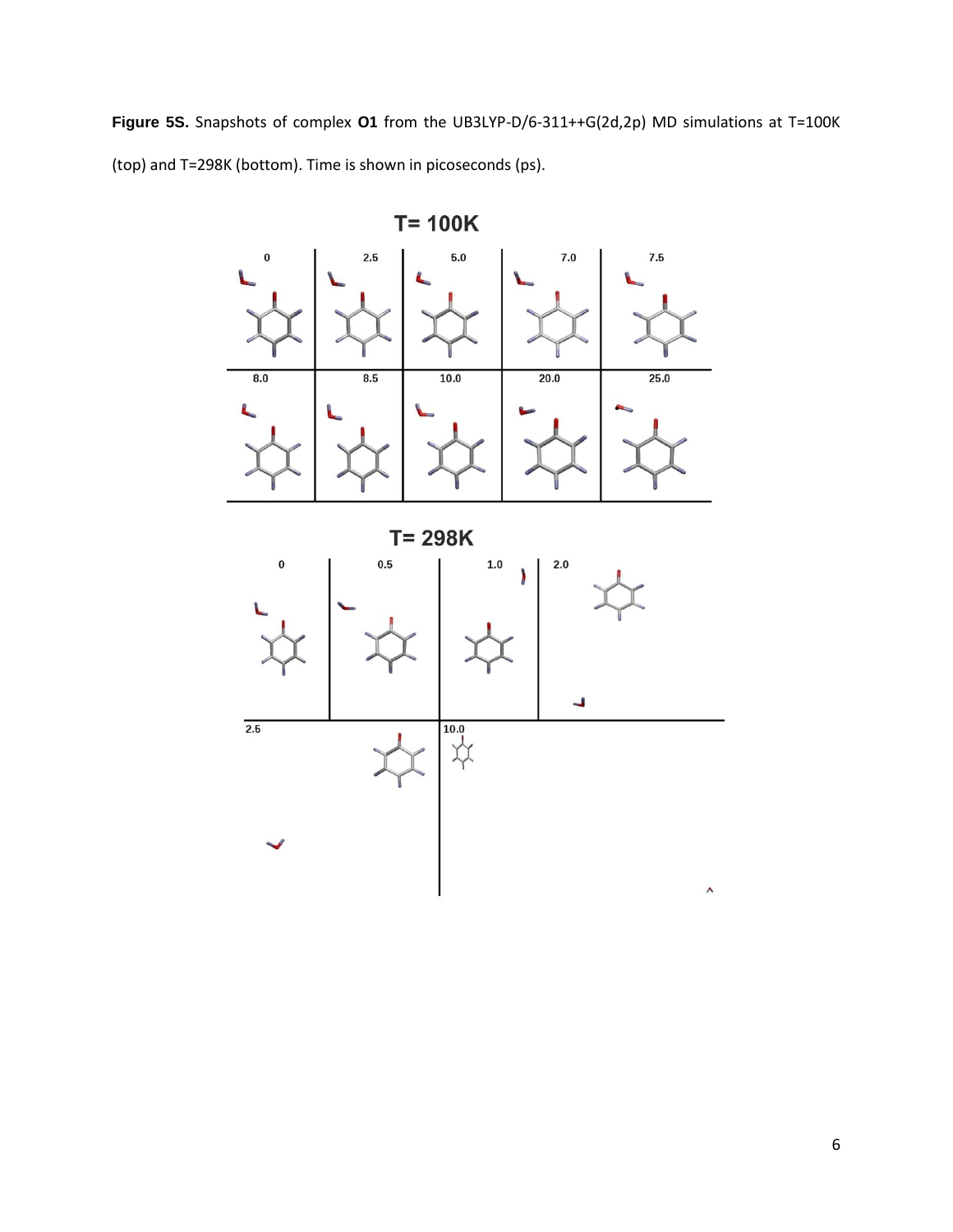**Table 1S.** Interaction energies (ΔE) for the radical ••• water complexes which are transition states (TS) with B3LYP-D. Basis set superposition error corrected energies (ΔE<sub>BSSE</sub>) are also included. All energies are in kcal/mol.

|                          | $6-311++G(2d,2p)$ |                          |                |                          |         |  |  |
|--------------------------|-------------------|--------------------------|----------------|--------------------------|---------|--|--|
| <b>Transition States</b> |                   | B3LYP                    |                | M05-2X                   | B3LYP-D |  |  |
| <b>B3LYP-D</b>           | ΔΕ                | $\Delta E_{\text{BSSE}}$ | ΔΕ             | $\Delta E_{\text{BSSE}}$ | ΔΕ      |  |  |
| C complex                |                   |                          |                |                          |         |  |  |
| C <sub>1</sub>           | $-1.23$           | $-0.23$                  | $-2.29$        | $-1.12$                  | $-2.37$ |  |  |
| C <sub>2</sub>           | $-1.01$           | $-0.24$                  | C <sub>6</sub> |                          | $-1.71$ |  |  |
| O complex                |                   |                          |                |                          |         |  |  |
| O <sub>4</sub>           | $-1.93$           | $-1.09$                  | $-2.58$        | $-1.49$                  | $-2.66$ |  |  |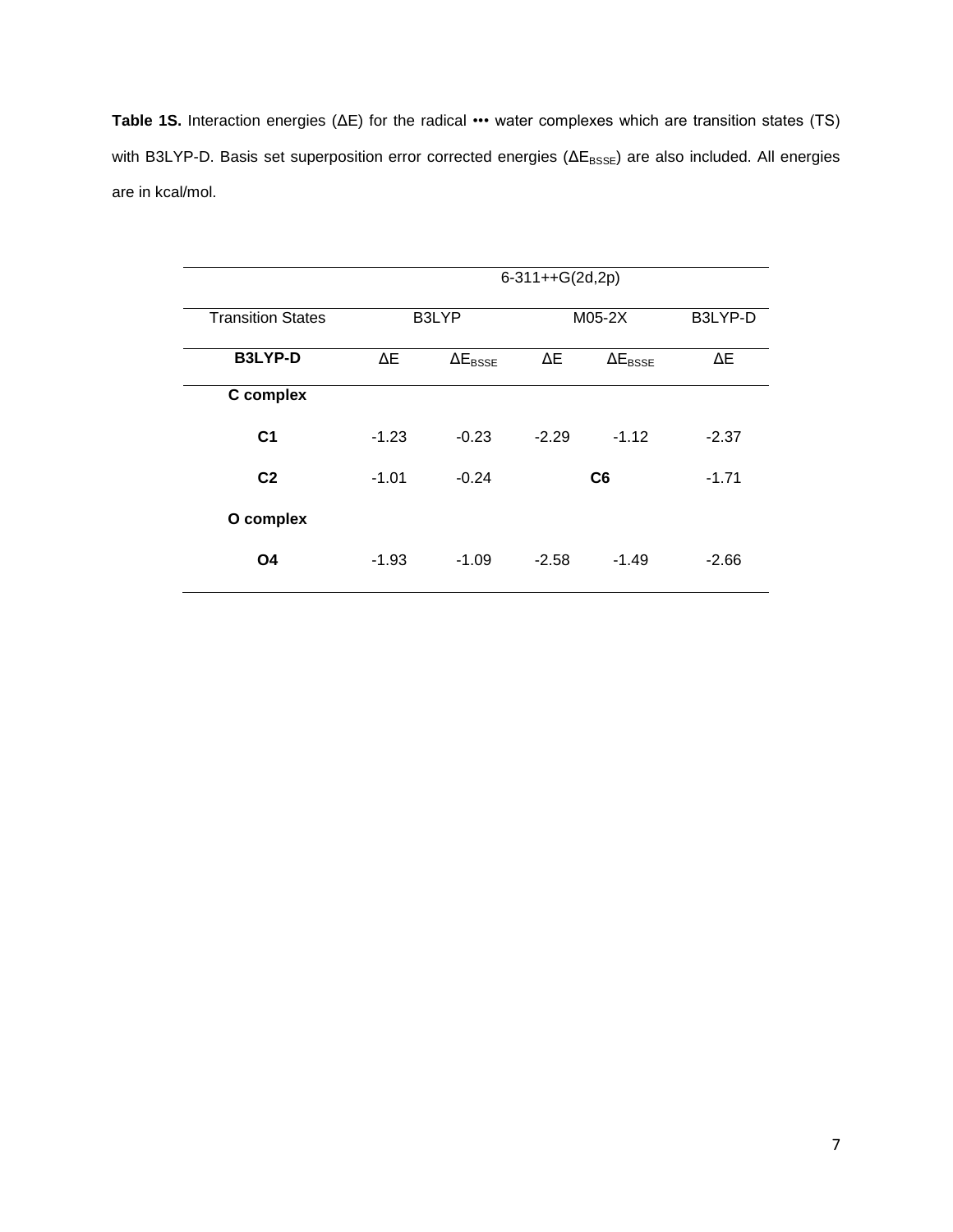**Table 2S**. Comparison between the calculated spectra of complexes C6 and C7. Values for frequencies (v) are in cm<sup>-1</sup> while intensities (I) are in  $km \cdot mol^{-1}$ .

|        | C6    |        | C7    |        |      |        |      |  |
|--------|-------|--------|-------|--------|------|--------|------|--|
| B3LYP  |       | M05-2X |       | B3LYP  |      | M05-2X |      |  |
| v      | L     | v      | I     | v      | L    | v      |      |  |
| 45.23  | 1.0   | 34.43  | 1.8   | 51.88  | 3.9  | 41.07  | 0.2  |  |
| 54.17  | 0.5   | 47.61  | 0.6   | 62.36  | 21.6 | 57.31  | 3.3  |  |
| 115.58 | 0.8   | 97.96  | 2.6   | 79.21  | 3.6  | 103.49 | 6.4  |  |
| 131.52 | 1.5   | 128.8  | 5.3   | 112.03 | 52.2 | 116.23 | 21.9 |  |
| 198.71 | 21.2  | 202.52 | 17.9  | 136.24 | 0.5  | 200.15 | 53.5 |  |
| 209.19 | 49.2  | 222.39 | 57.2  | 198.27 | 2.3  | 208.10 | 23.8 |  |
| 255.76 | 105.5 | 257.83 | 122.2 | 290.89 | 91.7 | 298.67 | 91.7 |  |
| 361.16 | 0.2   | 358.05 | 0.4   | 359.60 | 0.1  | 359.69 | 0.3  |  |
| 392.32 | 0.3   | 394.86 | 0.1   | 390.58 | 0.0  | 397.27 | 0.0  |  |
| 478.40 | 16.6  | 482.96 | 18.6  | 473.68 | 13.6 | 483.98 | 15.4 |  |
| 518.75 | 0.0   | 509.16 | 0.0   | 514.90 | 0.0  | 507.44 | 0.0  |  |
| 534.17 | 0.2   | 535.78 | 0.2   | 533.84 | 0.1  | 536.16 | 0.2  |  |
| 627.74 | 0.1   | 630.75 | 0.0   | 628.14 | 0.0  | 631.38 | 0.0  |  |
| 681.31 | 46.3  | 697.25 | 48.4  | 672.42 | 42.1 | 700.19 | 47.4 |  |
| 726.44 | 0.6   | 745.47 | 0.1   | 727.16 | 0.4  | 751.65 | 0.1  |  |
| 780.82 | 68.2  | 801.25 | 80.1  | 777.65 | 71.6 | 804.64 | 79   |  |
| 829.17 | 0.3   | 845.45 | 0.4   | 829.33 | 0.3  | 846.88 | 0.4  |  |
| 836.02 | 0.0   | 855.11 | 0.0   | 840.37 | 0.0  | 865.30 | 0.0  |  |
| 906.46 | 3.9   | 931.42 | 4.2   | 905.05 | 7.2  | 935.07 | 6.5  |  |
| 977.52 | 2.0   | 986.91 | 1.5   | 975.86 | 1.9  | 990.13 | 1.5  |  |